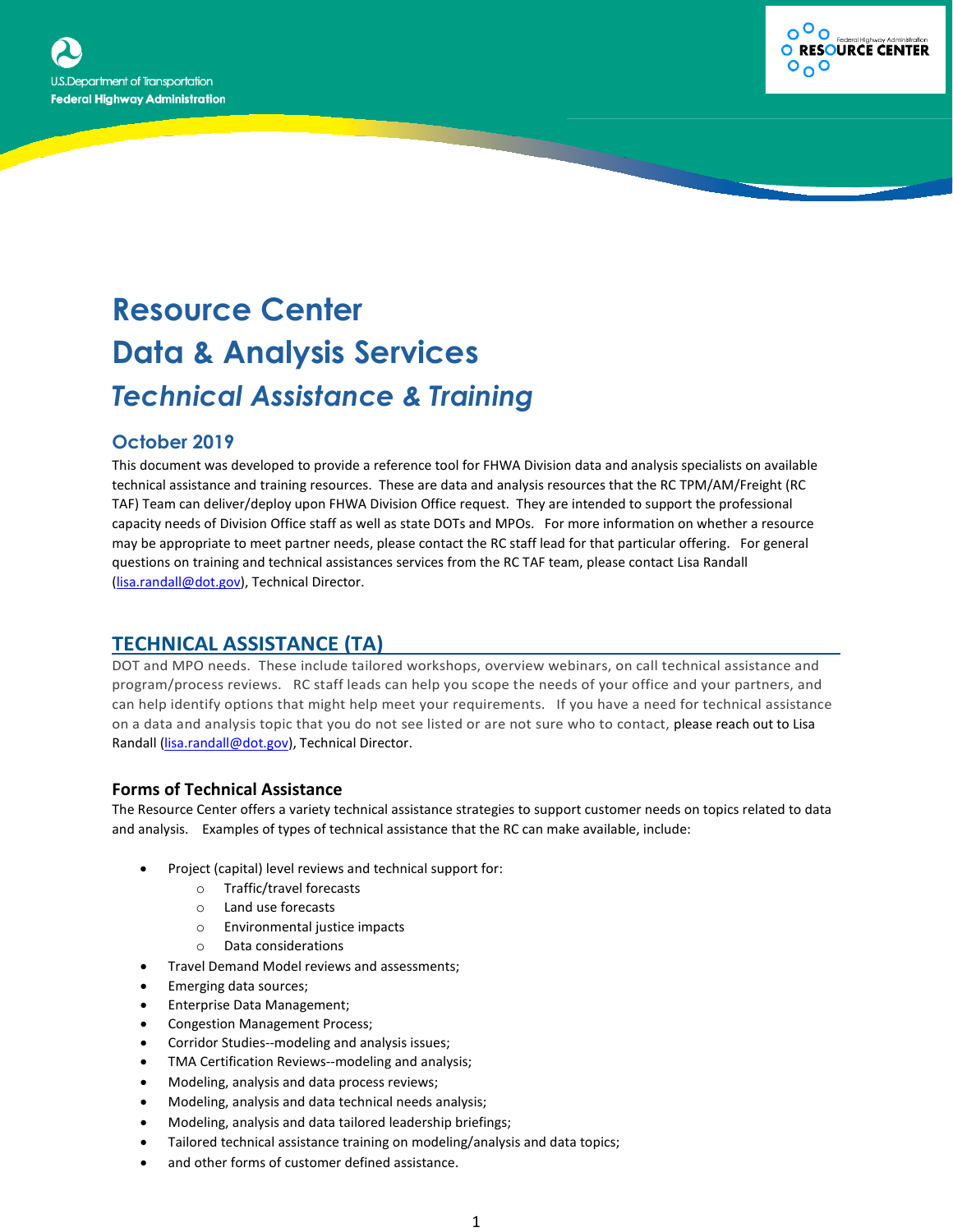### **Tailored in Person Workshops or Webinars**

The Resource Center offers tailored workshops based on the specific needs and issues each customer identifies. Based on the scoping of the challenge, RC specialists work to develop a unique workshop that establishes specific outcomes and objectives.

Tailored data and analysis workshops are flexible and customer driven. The RC has a wide range of technical training modules and exercises that can be "mixed and matched" based on customer need and interest. Customers also drive the length of each workshop. A key outcome of each workshop is an action plan that customers can use to implement specific strategies and improved identified during the workshop. Presentations by state, local and regional participants are encouraged and part of the design of each tailored workshop or webinar.

In addition to in person workshops, the Resource Center TAF team also provides a number of knowledge transfer activities through a *webinar format*. These can be high level overviews of a particular data and analysis topic or a more detailed examination of a technical or program area. These webinar sessions are led by a RC TAF team member and include a mix of training, discussion and web based interactivity. Sessions are generally one to 4 hours in length but can be shorter or longer based on customer need and interest.

Below is a subset of possible technical assistance topics that the RC TAF team offers in the areas of data and analysis. If you do not see a topic where your organization has a specific challenge or need, please contact Lisa Randall, the team's Technical Director, to see what additional options might be available.

| <b>Tailored in Person</b>                                                       | <b>Description</b>                                                                                                                                                                                                                                                                                                                                                                                                                                                                                                                                                                                                             | <b>RC POC</b>                            |
|---------------------------------------------------------------------------------|--------------------------------------------------------------------------------------------------------------------------------------------------------------------------------------------------------------------------------------------------------------------------------------------------------------------------------------------------------------------------------------------------------------------------------------------------------------------------------------------------------------------------------------------------------------------------------------------------------------------------------|------------------------------------------|
| <b>Workshops or Virtual</b>                                                     |                                                                                                                                                                                                                                                                                                                                                                                                                                                                                                                                                                                                                                |                                          |
| <b>Webinars</b>                                                                 |                                                                                                                                                                                                                                                                                                                                                                                                                                                                                                                                                                                                                                |                                          |
| Data Management and<br><b>Decision-Making</b>                                   | Tailored workshop with resulting action plan or virtual webinar. Length varies.<br>Builds awareness of the basic concepts, methods, approaches to effective<br>organizational performance and development of enterprise data management with<br>focus on cross program integration and decision making. Reviews lessons learned<br>from sample DOTs and MPOs, case studies and examples for discussion and potential<br>transferability. In person workshop results in an action plan and includes presentations                                                                                                               | Nick Renna<br>Eric Pihl                  |
|                                                                                 | from local and state representatives                                                                                                                                                                                                                                                                                                                                                                                                                                                                                                                                                                                           |                                          |
| <b>Travel Demand Modeling</b>                                                   | Tailored workshop with resulting action plan or virtual webinar. Length varies.<br>Provides an overview of the concepts, methods and approaches for the traditional four<br>step modeling process--from a development and to an application stand point.<br>Highlights key challenges and enhancement areas for customer to consider.<br>Demonstrates uses of travel demand model outputs and sharers case studies and<br>examples for discussion and potential transferability.                                                                                                                                               | Eric Pihl<br>Nick Renna<br>Brian Betlyon |
| <b>Traffic, Travel and Land</b><br><b>Use Forecasts</b>                         | Tailored workshop with resulting action plan or virtual webinar. Length varies.<br>Provides an overview of the issues and considerations with traffic, travel and land use<br>forecasts throughout the project development process---from planning to<br>environment/design and through operations. Highlights key validation and<br>consistency issues--particularly in support of Division oversight on high profile projects.<br>Fosters discussion on case studies, pitfalls to avoid and effective examples for<br>discussion and potential transferability.                                                              | Eric Pihl<br>Nick Renna                  |
| Role of Analysis in<br><b>Transportation Decision-</b><br>Making                | Tailored workshop with resulting action plan or virtual webinar. Length varies.<br>Builds awareness of analytical approaches and tools that can be used to support all<br>elements of transportation performance management—from strategic direction to<br>target setting to programming/investment strategies to reporting, monitoring and<br>evaluation. Helps state DOT and MPOs identify specific strategies for improvement in<br>their analytical approaches and current tools. Highlights analytical approaches that<br>are also useful for cross program and cross asset allocation.                                   |                                          |
| <b>Scenario Planning/Sketch</b><br><b>Planning Tools and</b><br><b>Methods</b>  | Tailored workshop with resulting action plan or virtual webinar. Length varies.<br>Provides an overview of the concepts, methods and approaches for high level strategic<br>analysis/sketch planning tools and approaches that can be used to help set a DOT's or<br>MPO's strategic direction and vision, including high level programmatic scenario<br>tradeoffs. Includes a discussion of tools from the most recent SHRP2 program (such as<br>VisionEval). Demonstrates examples of strategic level analytical tools and approaches<br>and sharers case studies and examples for discussion and potential transferability. |                                          |
| <b>Reliability Data and</b><br><b>Transportation Decision-</b><br><b>Making</b> | Tailored workshop with resulting action plan or virtual webinar. Length varies.<br>Provides an overview of reliability data--its collections, data concepts and definitions                                                                                                                                                                                                                                                                                                                                                                                                                                                    |                                          |